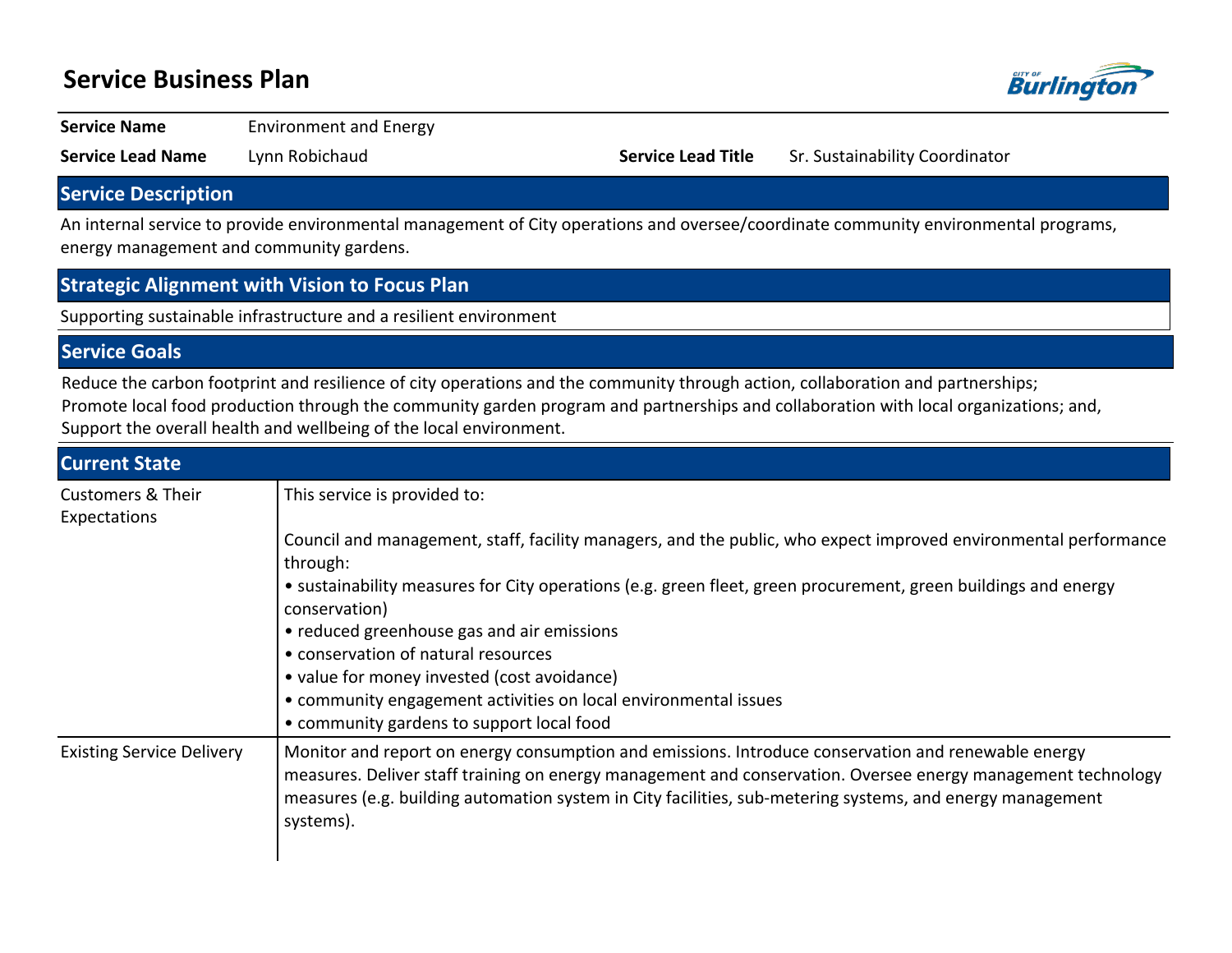|                                                                     | Coordinate, collaborate and support community partners to implement actions in the Climate Action Plan to reduce<br>the community carbon footprint and improve resiliency.                                                                                                                                                                                                                                                                                        |
|---------------------------------------------------------------------|-------------------------------------------------------------------------------------------------------------------------------------------------------------------------------------------------------------------------------------------------------------------------------------------------------------------------------------------------------------------------------------------------------------------------------------------------------------------|
|                                                                     | Influence and guide sustainability of City operations and services towards net carbon neutrality by developing and<br>implementing environmental policies and strategies (e.g. Corporate Energy & Emissions Management Plan, green<br>fleet strategy, zero waste strategy). Deliver or support environmental programs, collaborating with environmental<br>agencies, community groups and the City's Sustainable Development Committee.                           |
|                                                                     | Coordinate and operate the City's community garden program to promote local food.                                                                                                                                                                                                                                                                                                                                                                                 |
| <b>Existing Customer</b><br>Engagement Tools /<br>Methods           | Take Action Burlington blog and other social media, webpages (www.burlington.ca/environment and<br>www.burlington.ca/SDC) email (environment@burlington.ca, lunch & learns, Burlington Post ads, update<br>reports/newsletters, staff training, community displays, YouTube videos, community email distribution network,<br>contests, media releases, participation in community events, presentations and library seminars, and<br>www.getinvolvedburlington.ca |
| Is this Service Provincially<br>Legislated?                         | Ont. Reg. 507/18 under Electricity Act 1998<br>Yes<br>Ont. Reg. 347 under the Environmental Protection Act 1990                                                                                                                                                                                                                                                                                                                                                   |
| For this Service are there<br><b>Approved Service</b><br>Standards? | N/A<br>No                                                                                                                                                                                                                                                                                                                                                                                                                                                         |
| <b>Programs</b>                                                     |                                                                                                                                                                                                                                                                                                                                                                                                                                                                   |
| <b>Climate Action Plan</b>                                          | Coordinate, collaborate and facilitate implementation of the Climate Action Plan with community stakeholder<br>partners. Annual reporting on progress and targets. Work with partnerships such as the Bay Area Climate Change<br>Office and Council and the Halton Climate Collective to take action on climate change.                                                                                                                                           |

| <b>Energy Management Plan</b><br>(for City Operations) | Implement the Corporate Energy & Emissions Management Plan working with City departments to introduce energy<br>efficiency measures identified in corporate energy audits. Train staff to manage energy efficiently. Implement<br>energy efficient capital renewal projects. Monitor and report on energy consumption, and monitor and improve<br>building systems (heating, cooling, lighting, electrical, etc.) through the building automation system. |
|--------------------------------------------------------|-----------------------------------------------------------------------------------------------------------------------------------------------------------------------------------------------------------------------------------------------------------------------------------------------------------------------------------------------------------------------------------------------------------------------------------------------------------|
| Sustainability Initiatives                             | Work with city staff to develop and implement sustainability strategies for City operations (e.g. Green Fleet<br>Strategy, Energy Policy, Green Building Policy, Green Procurement). Engage community members in programs to<br>raise awareness of local environmental issues.                                                                                                                                                                            |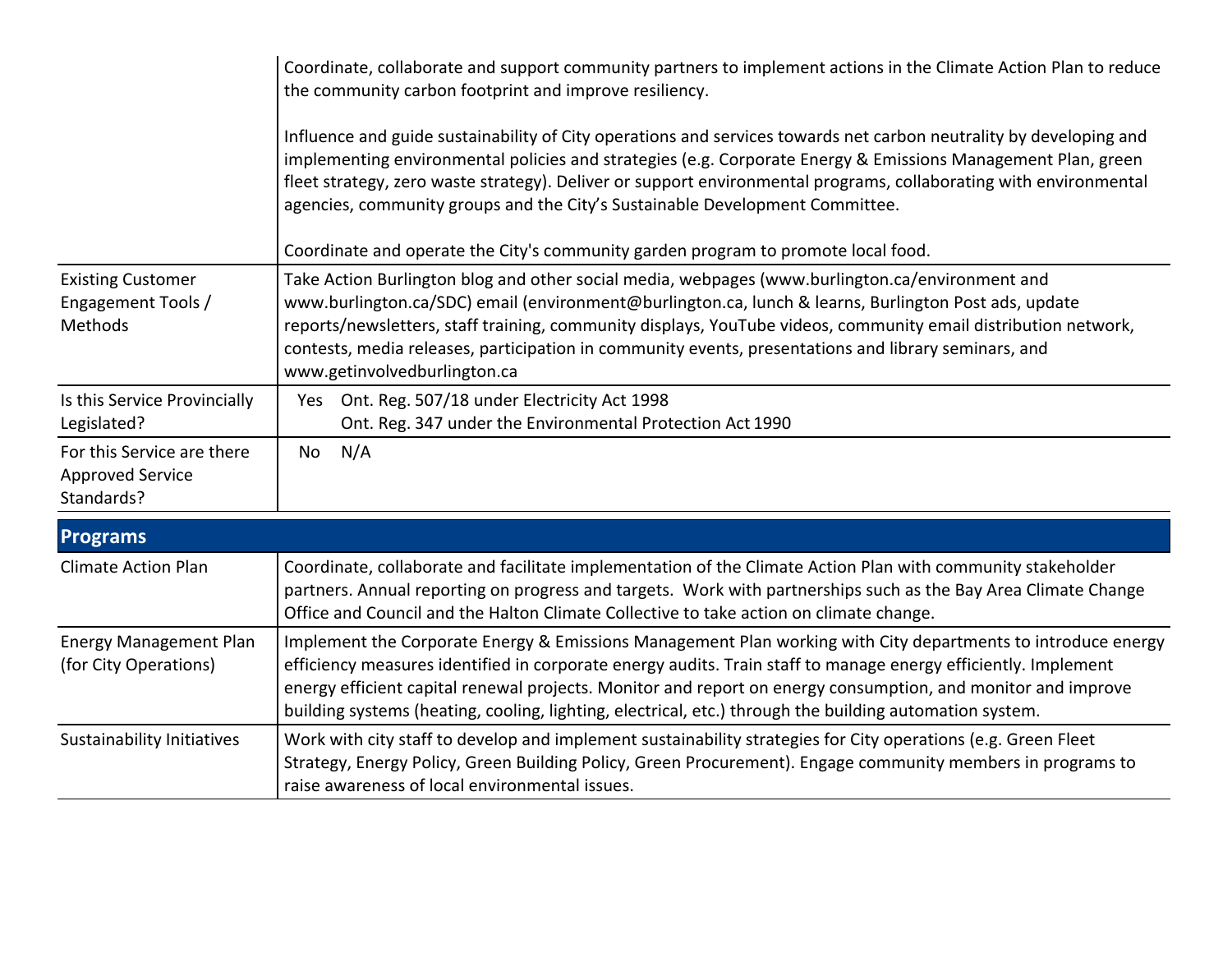| <b>Community Garden</b> | Administer the application process to assign garden plots and support gardeners, community events and tours and    |
|-------------------------|--------------------------------------------------------------------------------------------------------------------|
| Program                 | oversee garden programing, maintenance and rehabilitation. Collaborate with and provide support to local           |
|                         | organizations to host community based garden plots. Coordinate expansion of gardens to other city park facilities. |

### **Recent Continuous Improvement Initiatives**

Climate Action:

- Council declared a climate emergency in 2019 and directed staff to complete a Climate Action Plan and apply a climate lens to decision making

- Staff reported on the state of the Environment - Take Action Burlington using a climate lens for reporting. This includes an online compendium story map

- A Council workshop was held on climate change with presentations on climate impacts and resiliency and city operations

- Service Business Plans and budget business cases now include 'environmental' considerations

- The City continues to partner with Mohawk College and City of Hamilton on the Bay Area Climate Change Office and Council to take action on climate change. Community members participated in a three day Climate Action Forum earlier this year with a focus on community energy and buildings, economic development and transportation. A fourth day was hosted by Mohawk College and McMaster University for post-secondary students.

- The City is also participating in the Halton Climate Collective, a partnership facilitated by the Halton Environmental Network with the local municipalities, Halton Region, Conservation Halton and the local school boards. A youth 'unconference' is being planned for November on climate action.

- City staff continue to participate in the International Urban Cooperation program, administered by the European Union to foster international connections at the local level, with Vaxjo, Sweden. The cities are working together on action plans utilizing an ecosystem services approach and sharing best practices through webinars related to community engagement, stormwater management, carbon neutral communities and tall wood building structures.

Corporate Energy & Emissions Management Plan:

- Completion of the update Corporate Energy & Emissions Management Plan
- Building specific energy awareness training is being rolled out to operations staff along with supplementary building automation training
- An updated more efficient lighting system has been installed at Appleby Ice Centre

- Efficiency improvements have been made to the HVAC (heating, ventilation & air conditioning) systems at Roads, Parks & Forestry operations centre

- A corporate energy committee has been established

## **Environmental Considerations**

The Environment and Energy Service Area is focused on carbon reduction, resiliency, sustainability and local food through the actions listed in the business plan.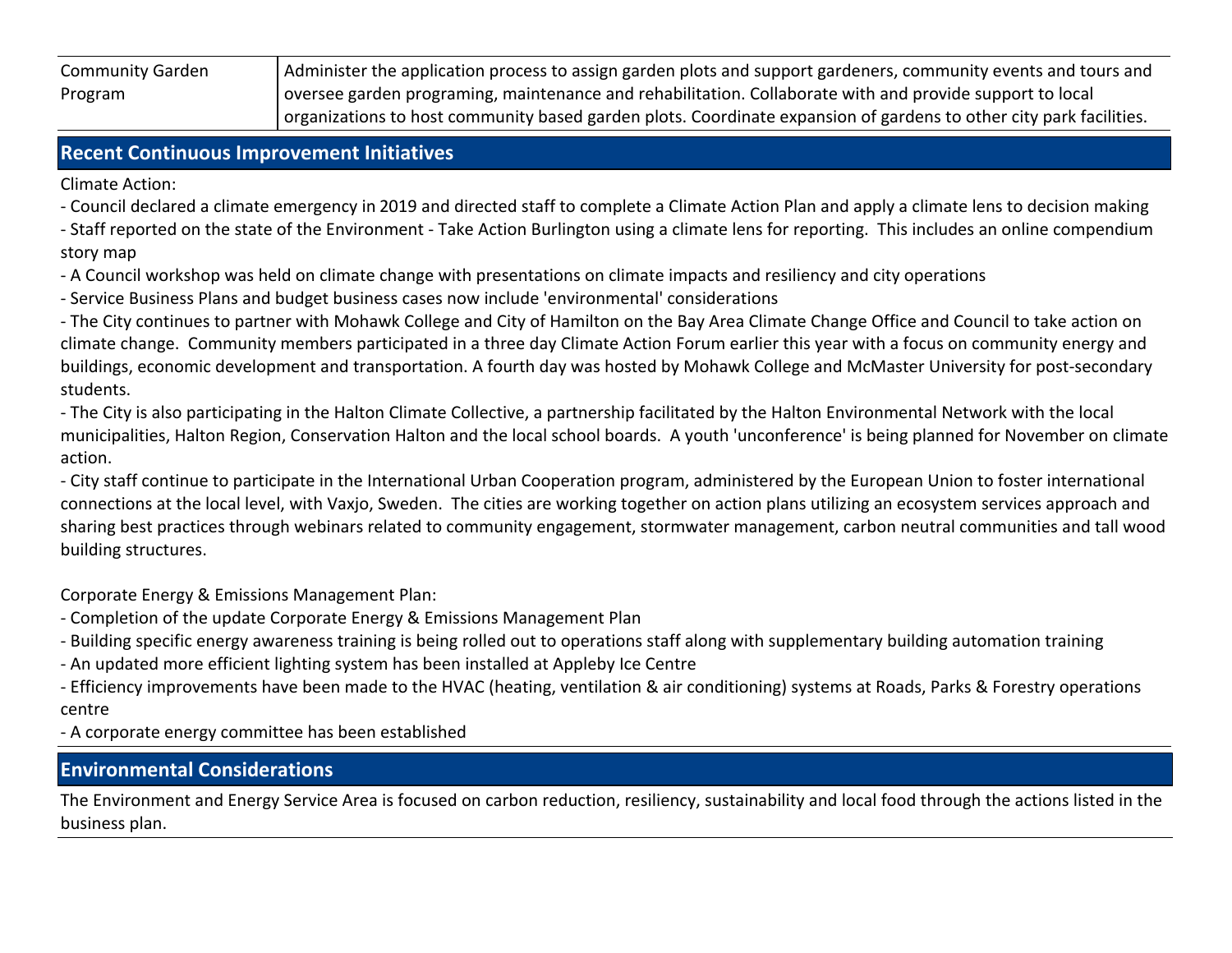|                               | <b>Emerging Opportunities and Anticipated Risks</b>                                                                                                                                                                                                                                                                                                                                                                                                                                                                                                                                                                                                                                                                                                                                                                                                                                                                                                                                                                                                                                                                               |
|-------------------------------|-----------------------------------------------------------------------------------------------------------------------------------------------------------------------------------------------------------------------------------------------------------------------------------------------------------------------------------------------------------------------------------------------------------------------------------------------------------------------------------------------------------------------------------------------------------------------------------------------------------------------------------------------------------------------------------------------------------------------------------------------------------------------------------------------------------------------------------------------------------------------------------------------------------------------------------------------------------------------------------------------------------------------------------------------------------------------------------------------------------------------------------|
| <b>Emerging Opportunities</b> | Corporate Energy Management Plan:<br>- Investigate potential deep energy retrofits in future capital renewal plans<br>- Create solar energy capital plan<br>- Skyway arena is being designed to be a low carbon operation with geothermal and City View Park Pavilion is being<br>designed to be net carbon neutral operationally with solar panels<br>- Continue to support an initiative to assess the feasibility of implementing an integrated community energy system<br>for city facilities at Central Park.<br>- Efficiency improvement to the HVAC systems at Appleby Ice Centre and City Hall                                                                                                                                                                                                                                                                                                                                                                                                                                                                                                                            |
|                               | <b>Climate Action:</b><br>- Staff will report to council December 2019 with a new Climate Action Plan following a community engagement<br>process<br>- Staff reports will include consideration of climate implications<br>- Roundtable discussions on climate action related to buildings and transportation in fall 2019 and a climate change<br>forum in early 2020 to be hosted by the Bay Area Climate Change Council<br>- Staff are also engaged in the Halton Climate Collective with a number of other organizations, such as the Halton<br>Environmental Network, Halton Region, Conservation Halton and the Town of Oakville to collaborate and take action<br>to combat climate change<br>- Staff will assess opportunities to expand EV charging stations on city property<br>- Submit applications to participate in FCM's (Federation of Canadian Municipalities) and ICLEI's (Local Governments<br>for Sustainability) Showcase Cities program and the Global Covenant of Mayors for Climate Action<br><b>Community Gardens</b><br>- Staff are assessing the opportunity to develop a new community garden in 2021 |
|                               | - Staff will be experimenting with different materials for the individual garden plot borders to assess their<br>sustainability and longevity                                                                                                                                                                                                                                                                                                                                                                                                                                                                                                                                                                                                                                                                                                                                                                                                                                                                                                                                                                                     |
| <b>Anticipated Risks</b>      | Doing nothing makes the City vulnerable to increasing energy costs and effects of climate change, such as increasing<br>temperatures and severe weather events. Poor environmental performance can have a significant impact on the<br>local environment and result in a negative effect on the City's reputation. Successful energy and sustainability<br>initiatives shows the City as a progressive, sustainable corporate agency.                                                                                                                                                                                                                                                                                                                                                                                                                                                                                                                                                                                                                                                                                             |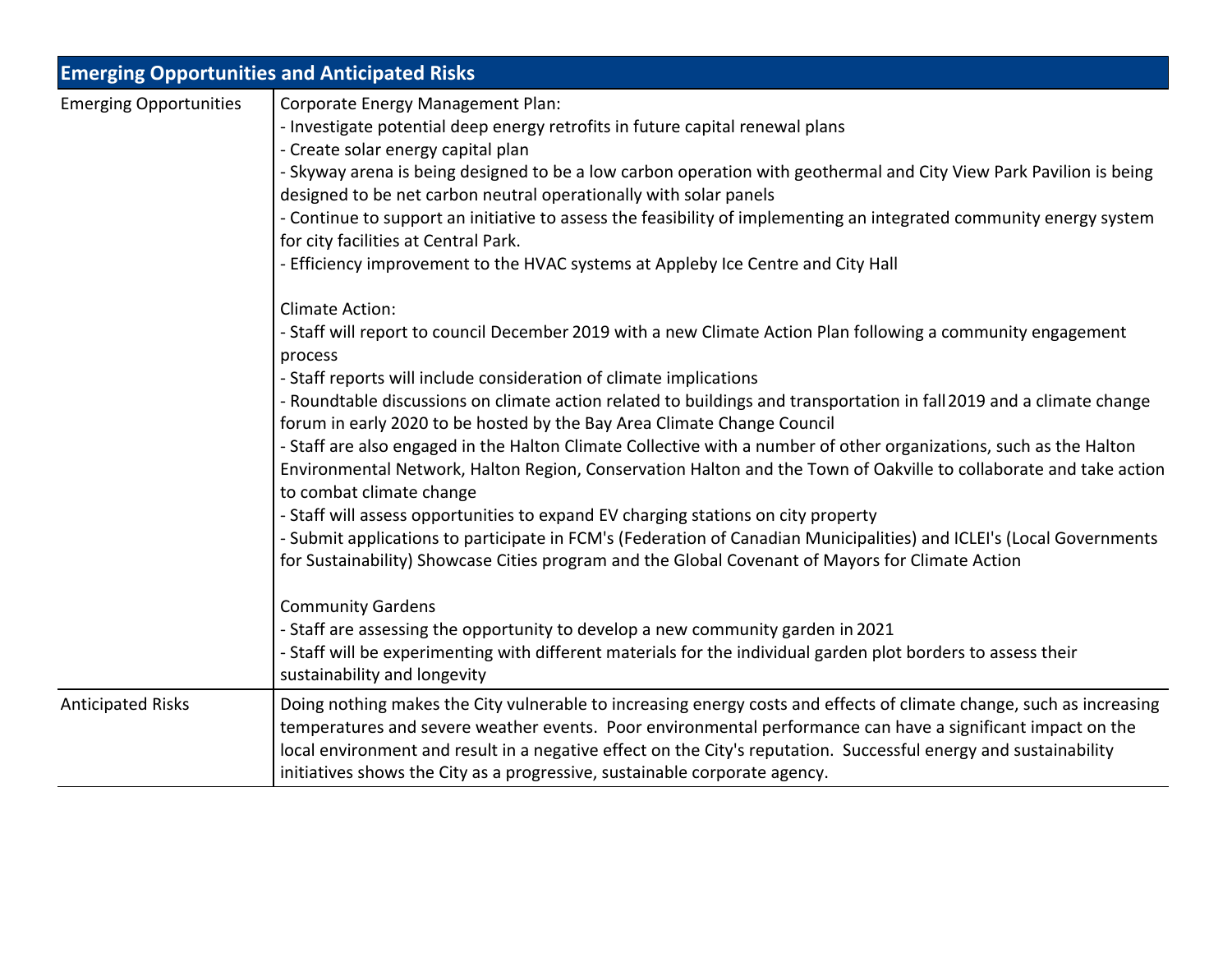| <b>Enterprise Risk</b><br>Considerations   | Climate change - Increasing Number of Severe Weather Events<br>Financial Sustainability - Sustainability, Budget, Strategic Plan<br>Election and Council - Change in Strategic Plan, Long Term Planning |                          |
|--------------------------------------------|---------------------------------------------------------------------------------------------------------------------------------------------------------------------------------------------------------|--------------------------|
| <b>Service Initiatives</b>                 |                                                                                                                                                                                                         | <b>Target Completion</b> |
| mitigation of greenhouse gas emissions.    | Create the new Climate Action Plan (which will replace the Community Energy Plan). Phase 1 will focus on the                                                                                            | Dec 2019                 |
|                                            | Complete phase 2 of the Climate Action Plan with a focus on adaptation.                                                                                                                                 | Mar 2021                 |
| energy audits at selected City facilities. | Implement HVAC (Heating, Ventilation, and Cooling) upgrades at City Hall and Appleby Ice Centre and complete                                                                                            | Apr 2020                 |
| emissions.                                 | Investigate the opportunities to install additional renewable energy in city facilities to reduce greenhouse gas                                                                                        | Apr 2020                 |
|                                            | Investigate the implementation of a micro grid using renewable energy and waste heat at the Central Park campus                                                                                         | Dec 2020                 |

| of city facilities. Collaborate with adjoining facilities where possible.                                         |          |
|-------------------------------------------------------------------------------------------------------------------|----------|
| Support the Green Fleet Strategy update to identify actions to improve fleet efficiency and reduce greenhouse gas | Jun 2021 |
| emissions.                                                                                                        |          |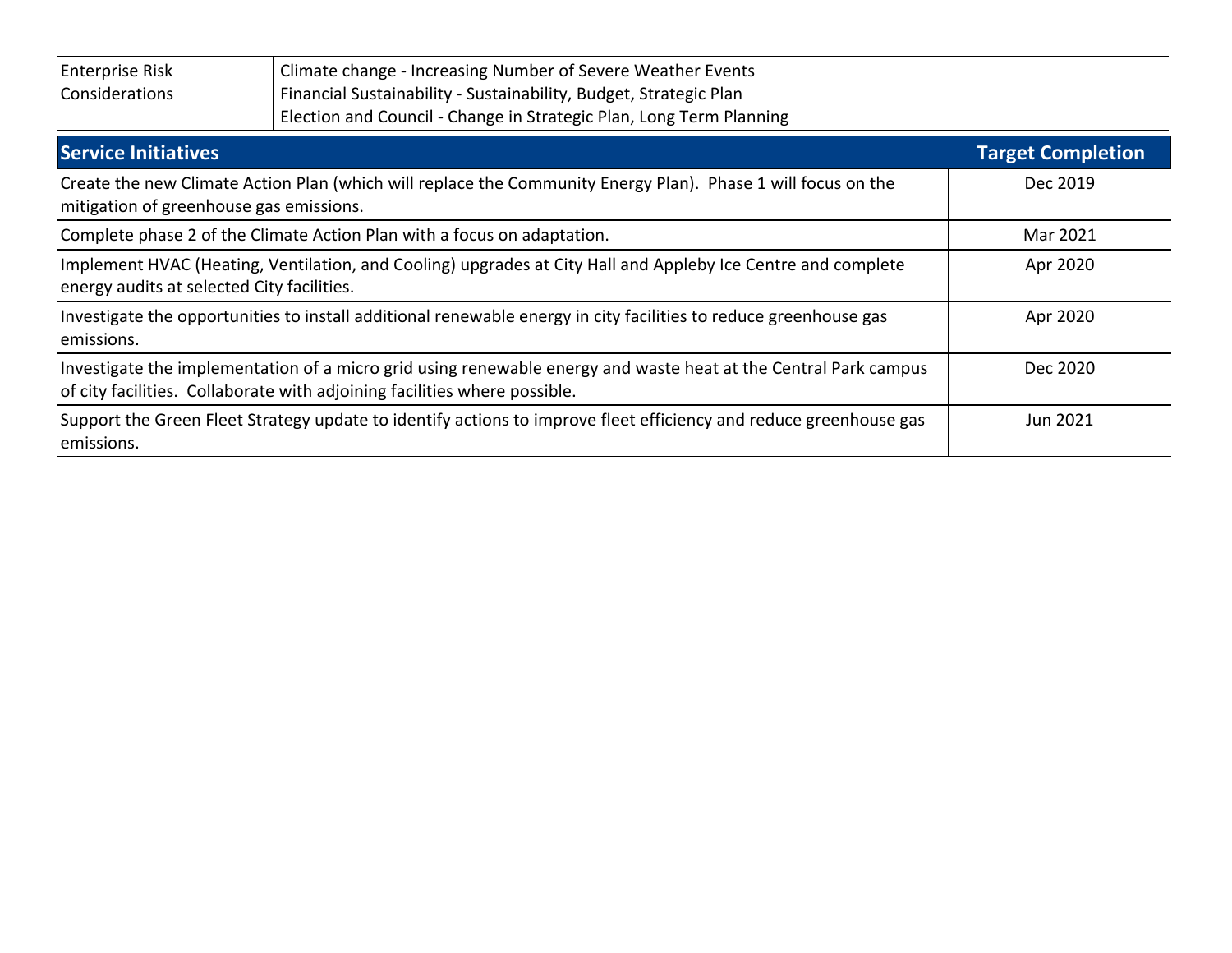# **MEASURING SUCCESS**

#### **How much did we do?**

| <b>Performance Measurement</b>                                                         | 2015<br>Actual | 2016<br>Actual | 2017<br>Actual | 2018<br>Actual | 2019<br>Forecast | 2020<br>Forecast | 2021<br>Forecast | 2022<br><b>Forecast</b> |
|----------------------------------------------------------------------------------------|----------------|----------------|----------------|----------------|------------------|------------------|------------------|-------------------------|
| Electricity consumption- City<br>facilities & street lights<br>(millions kWh)          | 25.3           | 26.7           | 22.0           | 24.1           | 23.7             | 23.5             | 23.0             | 23.0                    |
| Natural gas consumption-<br>City facilities (millions cubic<br>metres)                 | 1.9            | 1.8            | 1.7            | 2.2            | 2.2              | 2.3              | 2.2              | 2.1                     |
| Greenhouse gas emissions-<br>City operations, not<br>including transit bus<br>(tonnes) | 8,711          | 7,666          | 8,084          | 7,300          | 7,250            | 7,200            | 7,000            | 6,800                   |

*NOTE : As part of the new Corporate Energy and Emissions Management Plan building inventory and consumption considerations have been redefined throughout these meaures and this data has been included for 2019 and forecasts beyond.*

**How well did we do it?**

|                       | Performance Measurement   Electricity Consumption- City Facilities kWh/ft2                                                                                                                                                                                                                                                                                                                   |
|-----------------------|----------------------------------------------------------------------------------------------------------------------------------------------------------------------------------------------------------------------------------------------------------------------------------------------------------------------------------------------------------------------------------------------|
| Story behind the data | 2018 had an increase in electricity consumption in some areas and a decrease in others . This can<br>largely be attributed to programming levels in both arenas and community centres. NOTE : As<br>part of the new Corporate Energy and Emissions Management Plan building stock and<br>consumption considerations have been redefined and this data is in included for 2018 and<br>bevond. |

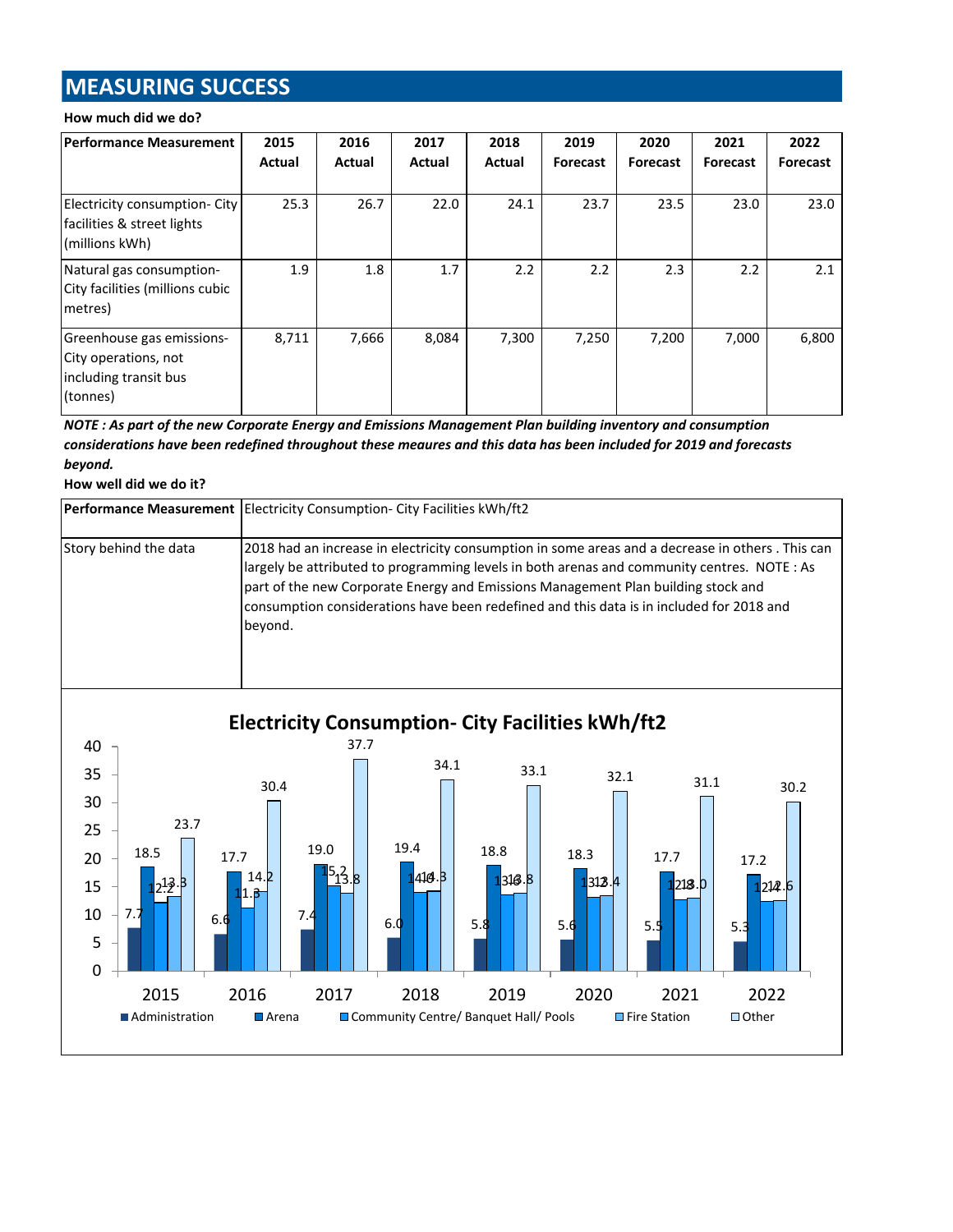|                       | Performance Measurement   Natural Gas Consumption- City Facilities m3/ft2                                                                                                                                                                                                                                                                                                                                                                                                                                                                                                                                                                                                                                              |
|-----------------------|------------------------------------------------------------------------------------------------------------------------------------------------------------------------------------------------------------------------------------------------------------------------------------------------------------------------------------------------------------------------------------------------------------------------------------------------------------------------------------------------------------------------------------------------------------------------------------------------------------------------------------------------------------------------------------------------------------------------|
| Story behind the data | 2018 had an increase in natural gas consumption . This can largely be attributed to colder weather<br>in 2018 compared with 2017. We can expect a decline in natural gas usage as we move toward<br>the city's goal of being carbon neutral by 2040 through identification of deep energy retrofits and<br>switching from fossil fuels. We can expect to see a slight increase in electricity as we move to our<br>carbon neutral target due to increased electrification of building systems as well as corporate<br>fleet. This will be offset with net metered solar photovoltaic systems at which point we will see a<br>sharper decrease. NOTE: As part of the new Corporate Energy and Emissions Management Plan |



|                       | Performance Measurement   Annual Utility Costs- City Facilities (excluding street and traffic lights)                                                                                                                                                                                                                                                                                                                                                                                                                                                           |
|-----------------------|-----------------------------------------------------------------------------------------------------------------------------------------------------------------------------------------------------------------------------------------------------------------------------------------------------------------------------------------------------------------------------------------------------------------------------------------------------------------------------------------------------------------------------------------------------------------|
| Story behind the data | Although we expect to see a decrease in consumption in both electricity and natural gas over the<br>coming years. It is expected that the cost increases for both utilities will rise at a greater rate than<br>our reduction until we can more clearly define the impacts of deep energy retrofits as well as<br>offsets from solar photovoltaic generation. NOTE: As part of the new Corporate Energy and<br>Emissions Management Plan building stock and consumption considerations have been redefined<br>and this data is in included for 2018 and beyond. |

**Annual Utility Costs- City Facilities (excluding street and traffic lights)**

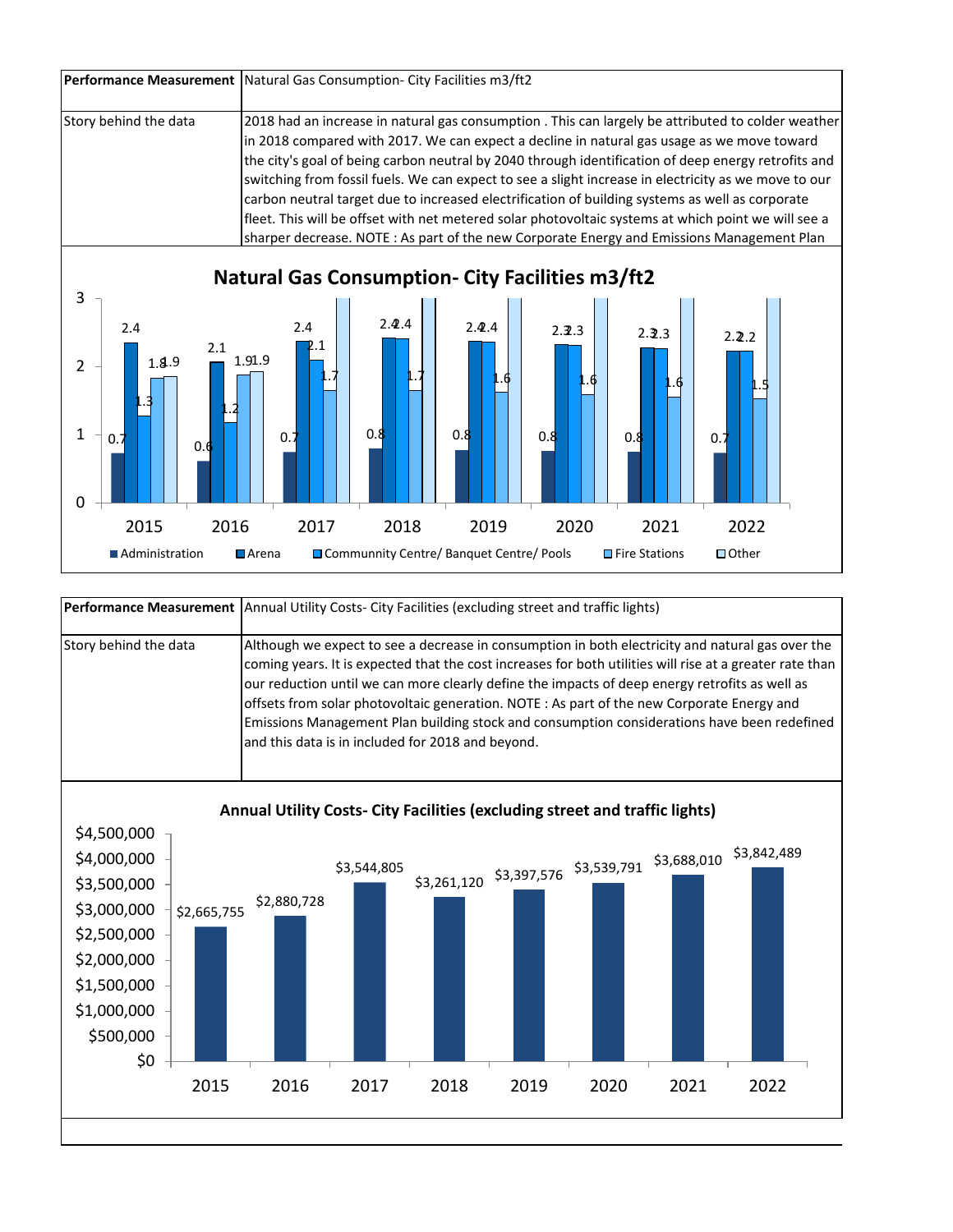|            | Story behind the data |               |       |       |       |                                                                      |       | The percentage of community garden requests accomodated is an indicator of the percentage of<br>applicants that were successful receiving a plot and also an indicator of the unmet demand for<br>community garden plots. With the addition of new plots in 2018 the accomodation rate has risen,<br>however the demand is outpacing the introduction of new garden plots. To raise the percentage<br>accomodated, the city will need to consider development of additional plots in the Capital Budget<br>as well as encouraging the development of Community based gardens on both city and private |
|------------|-----------------------|---------------|-------|-------|-------|----------------------------------------------------------------------|-------|-------------------------------------------------------------------------------------------------------------------------------------------------------------------------------------------------------------------------------------------------------------------------------------------------------------------------------------------------------------------------------------------------------------------------------------------------------------------------------------------------------------------------------------------------------------------------------------------------------|
|            |                       | developments. |       |       |       |                                                                      |       |                                                                                                                                                                                                                                                                                                                                                                                                                                                                                                                                                                                                       |
| 85%        |                       |               |       |       | 70.0% | <b>Percentage of Community Garden Requests Accommodated</b><br>70.0% | 70.0% | 70.0%                                                                                                                                                                                                                                                                                                                                                                                                                                                                                                                                                                                                 |
| 75%        |                       |               | 58.0% | 69.0% |       |                                                                      |       |                                                                                                                                                                                                                                                                                                                                                                                                                                                                                                                                                                                                       |
| 65%<br>55% |                       | 47.0%         |       |       |       |                                                                      |       |                                                                                                                                                                                                                                                                                                                                                                                                                                                                                                                                                                                                       |
| 45%        | 44.0%                 |               |       |       |       |                                                                      |       |                                                                                                                                                                                                                                                                                                                                                                                                                                                                                                                                                                                                       |
| 35%<br>25% |                       |               |       |       |       |                                                                      |       |                                                                                                                                                                                                                                                                                                                                                                                                                                                                                                                                                                                                       |